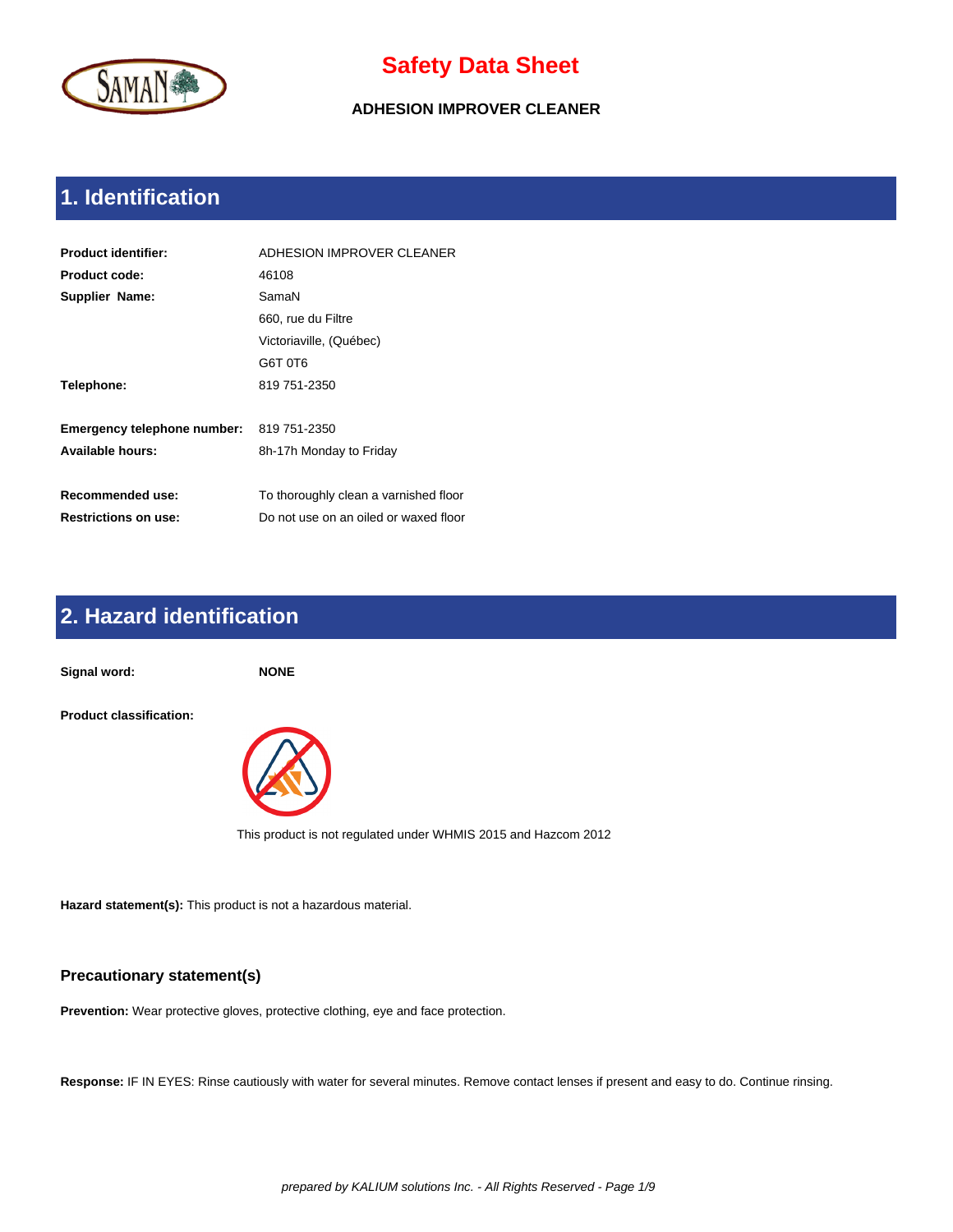

#### **ADHESION IMPROVER CLEANER**

**Storage:** Not applicable.

**Disposal:** Dispose of contents/container in accordance with local, regional, national and/or international regulations in force.

**Other hazards:** Not applicable.

See toxicological information, section 11

## **3. Composition/Information on ingredients**

| l No | . No<br>___ | nd svnonvms<br>… name and<br>Common<br>__ | $\Omega$<br>(w/w<br>`∩ncentration ∶<br>$\sqrt{2}$ |
|------|-------------|-------------------------------------------|---------------------------------------------------|
|------|-------------|-------------------------------------------|---------------------------------------------------|

### **4. First-aid measures**

 **If swallowed, irritation, any type of overexposure or symptoms of overexposure occur during use of the product or persists after use, immediately contact a POISON CENTER, an EMERGENCY ROOM or a PHYSICIAN; ensure that the product safety data sheet is available.**

**Eye contact:** Check for and remove any contact lenses. Immediately flush eyes with plenty of water for at least 15 minutes, occasionally lifting the upper and lower eyelids. Get medical attention as soon as possible.

Skin contact: Remove contaminated clothing immediately. Wash the skin with soap and water. Thoroughly wet contaminated clothing. If irritation persists, consult a doctor.

**Inhalation:** Move exposed person to fresh air. Keep this person warm and lying down. Loosen tight clothing such as a collar, tie, belt or waistband. If not breathing, if breathing is irregular or if respiratory arrest occurs, provide artificial respiration or oxygen by trained personnel. Get medical attention immediately.

**Ingestion:** Wash out mouth with water. Do not induce vomiting unless directed to do so by medical personnel. Never give anything by mouth to an unconscious person. Get medical attention immediately.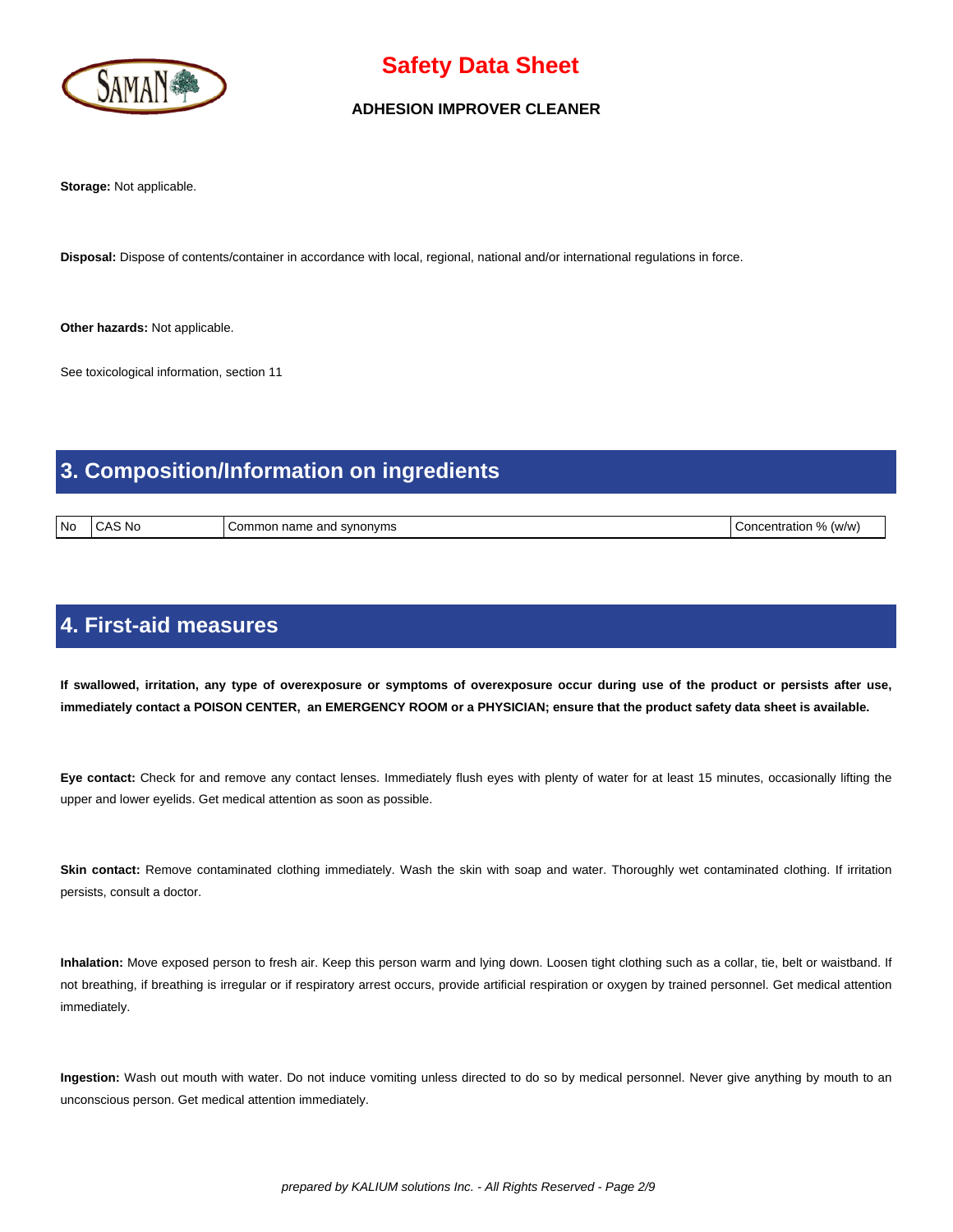

#### **ADHESION IMPROVER CLEANER**

**Symptoms:** No known symptoms.

**Effects (acute or delayed):** None known effect.

**Immediate medical attention and special treatment:** No specific treatment. Treat symptomatically. Contact poison treatment specialist immediately if large quantities have been ingested or inhaled.

# **5. Fire-fighting measures**

**Suitable extinguishing media:** Use dry chemical, CO<sub>2</sub>, water spray (fog) or foam.

**Unsuitable extinguishing media:** Jets of water can facilitate the spread of fire.

**Specific hazards arising from the hazardous product:** No specific hazard.

**Hazardous combustion products:** Carbon monoxide and dioxide.

**Special protective equipment and precautions for fire-fighters:** Fire-fighters should wear appropriate protective equipment and self-contained breathing apparatus (SCBA) with a full face-piece operated in positive pressure mode.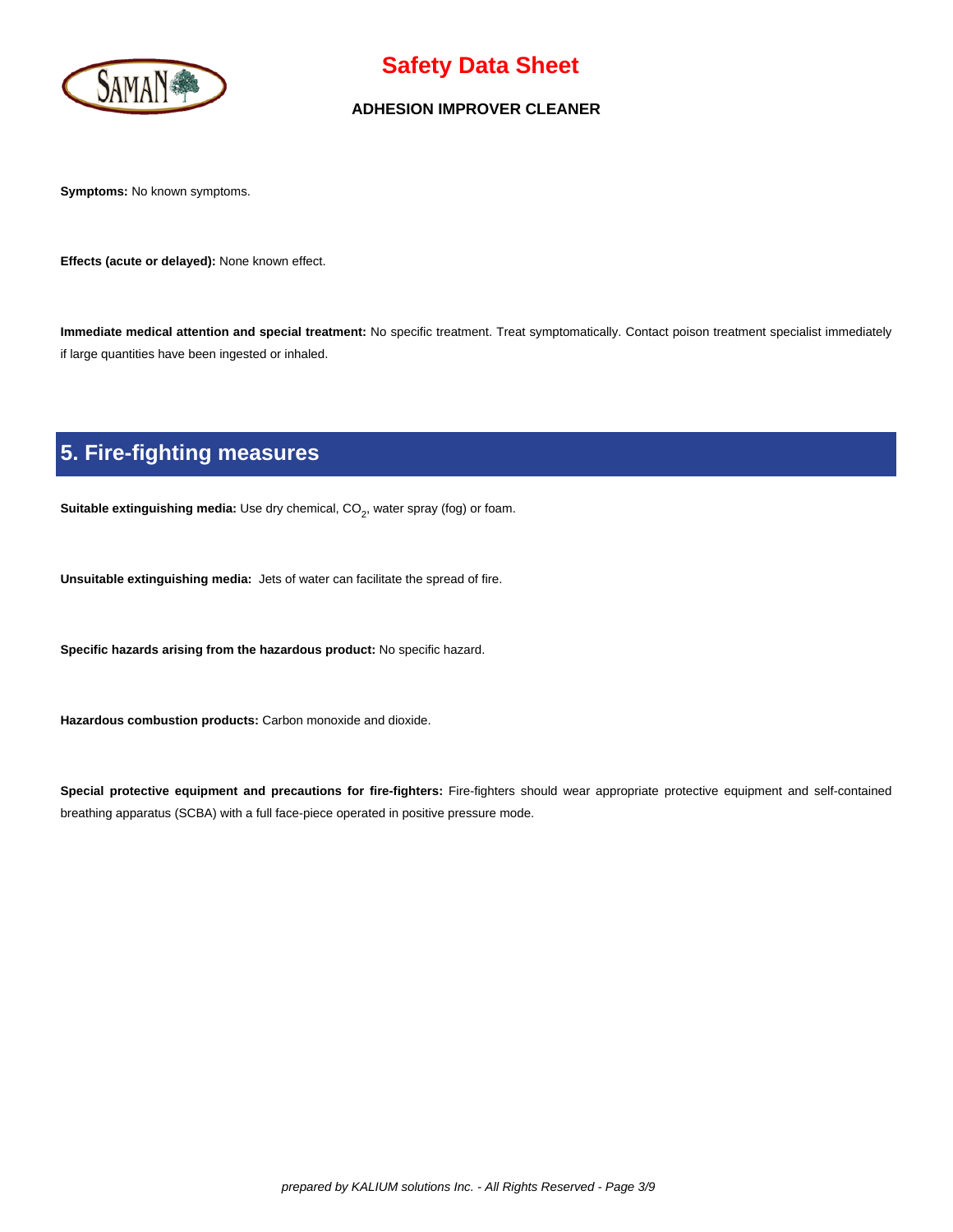

#### **ADHESION IMPROVER CLEANER**

#### **6. Accidental release measures**

Personal precautions: No action shall be taken involving any personal risk or without suitable training. Evacuate surrounding areas. Keep unnecessary and unprotected personnel from entering. Do not touch or walk through spilled material. Shut off all ignition sources. No flares, smoking or flames in hazard area. Avoid breathing vapor or mist. Provide adequate ventilation. Wear appropriate respirator when ventilation is inadequate. Put on appropriate personal protective equipment (see Section 8).

**Protective equipment and emergency procedures:** Avoid dispersal of spilled material and runoff and contact with soil, waterways, drains and sewers. Inform the relevant authorities if the product has caused environmental pollution (sewers, waterways, soil or air).

**Methods and materials for containment and cleaning up:** Stop leak if without risk. Move containers from spill area. Dilute with water and mop up if water-soluble. Alternatively, or if water-insoluble, absorb with an inert dry material and place in an appropriate waste disposal container. Use spark-proof tools and explosionproof equipment. Dispose of via a licensed waste disposal contractor.

### **7. Handling and storage**

**Precautions for safe handling:** Put on appropriate personal protective equipment (see Section 8). Eating, drinking and smoking should be prohibited in areas where this material is handled, stored and processed. Workers should wash hands and face before eating, drinking and smoking. Remove contaminated clothing and protective equipment before entering eating areas. Avoid exposure - obtain special instructions before use. Avoid contact with eyes, skin and clothing. Do not ingest. Avoid breathing vapor or mist. Use only with adequate ventilation. Wear appropriate respirator when ventilation is inadequate. Do not enter storage areas and confined spaces unless adequately ventilated. Keep in the original container or an approved alternative made from a compatible material, kept tightly closed when not in use. Empty containers retain product residue and can be hazardous. Do not reuse container.

**Conditions for safe storage:** Store in accordance with local regulations. Store in a segregated and approved area. Store in original container protected from direct sunlight in a dry, cool and well-ventilated area, away from incompatible materials (see section 10) and food and drink. Keep container tightly closed and sealed until ready for use. Containers that have been opened must be carefully resealed and kept upright to prevent leakage. Do not store in unlabeled containers. Use appropriate containment to avoid environmental contamination.

**Incompatibility:** Finely divided metals (Ba, Be, Na, P, Al, Mg etc). Strong oxidizing agents. Strong acids and bases.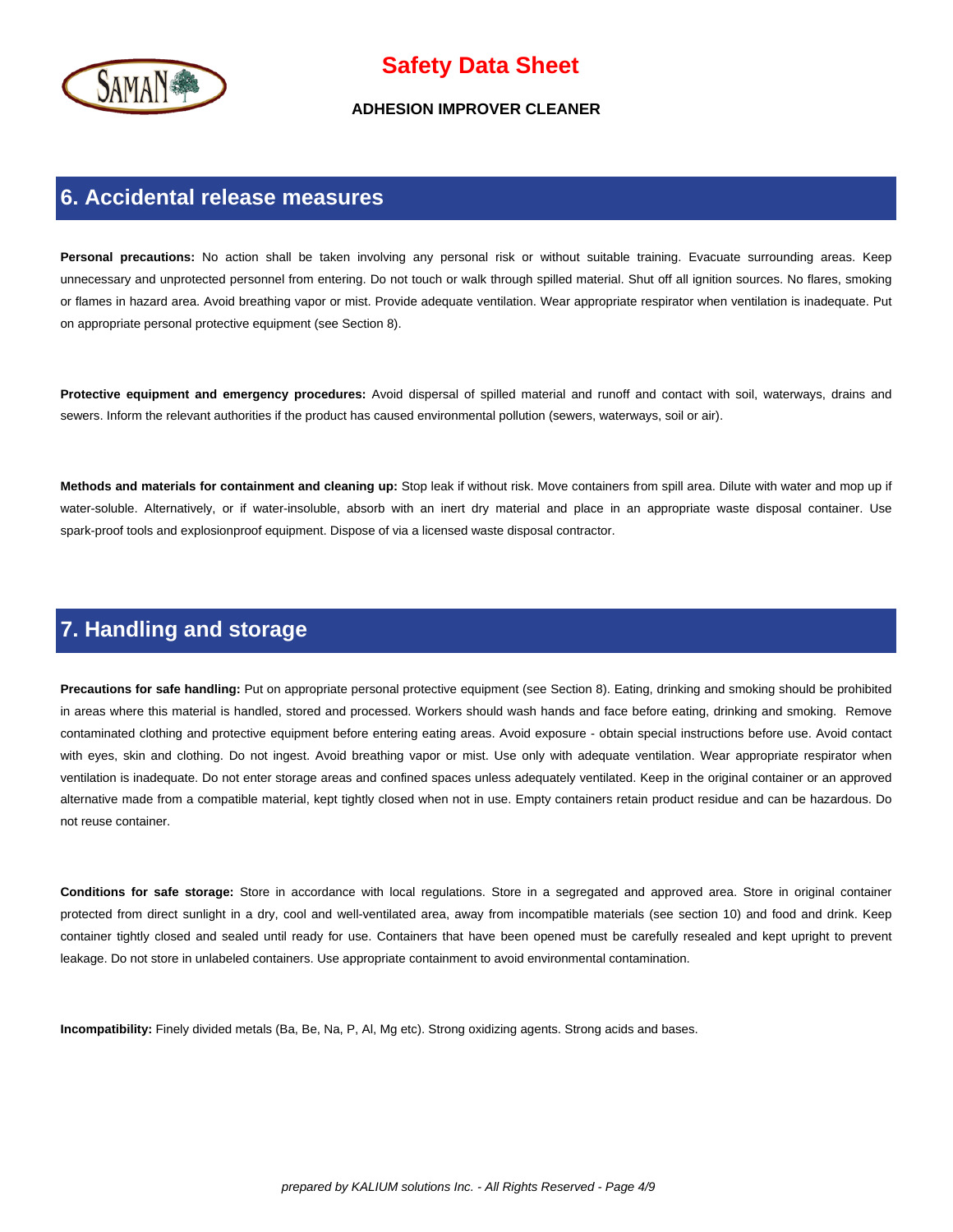

#### **ADHESION IMPROVER CLEANER**

#### **8. Exposure controls/Personal protection**

| l No | : Nc<br>تەت | and svnonvms<br>ommon name. | idhl<br>ma/m3<br>. . | TWA<br>ma/m3 | ma/m.<br>$\overline{\phantom{0}}$ | $E$ FII.<br>`ma/mJ |
|------|-------------|-----------------------------|----------------------|--------------|-----------------------------------|--------------------|

IDHL: Immediately Dangerous to Life or Health Concentrations TWA : Time Weighted Average STEL: Short -Term Exposure Limit CEIL: Ceiling Limit

**Appropriate engineering controls:** Use only with adequate ventilation. Use process enclosures, local exhaust ventilation or other engineering controls to keep worker exposure to airborne contaminants below any recommended or statutory limits. The engineering controls also need to keep gas, vapor or dust concentrations below any lower explosive limits. Use explosion-proof ventilation equipment.

**Individual protection measures:** Wash hands, forearms and face thoroughly after handling chemical products, before eating, smoking and using the lavatory and at the end of the working period. Appropriate techniques should be used to remove potentially contaminated clothing. Wash contaminated clothing before reusing. Ensure that eyewash stations and safety showers are close to the workstation location.

**Eyes:** DO NOT WEAR CONTACT LENSES Wear anti-splash safety goggles.

**Hands:** Chemical-resistant, impervious gloves complying with an approved standard should be worn at all times when handling chemical products if a risk assessment indicates this is necessary. Considering the parameters specified by the glove manufacturer, check during use that the gloves are still retaining their protective properties.

Respiratory: If workers are exposed to concentrations above the exposure limit, they must use appropriate, certified respirators. Use a properly fitted, air-purifying or air-fed respirator complying with an approved standard if a risk assessment indicates this is necessary. Respirator selection must be based on known or anticipated exposure levels, the hazards of the product and the safe working limits of the selected respirator.

**Others:** Wear protective clothing with long sleeves and appropriate safety shoes at all times.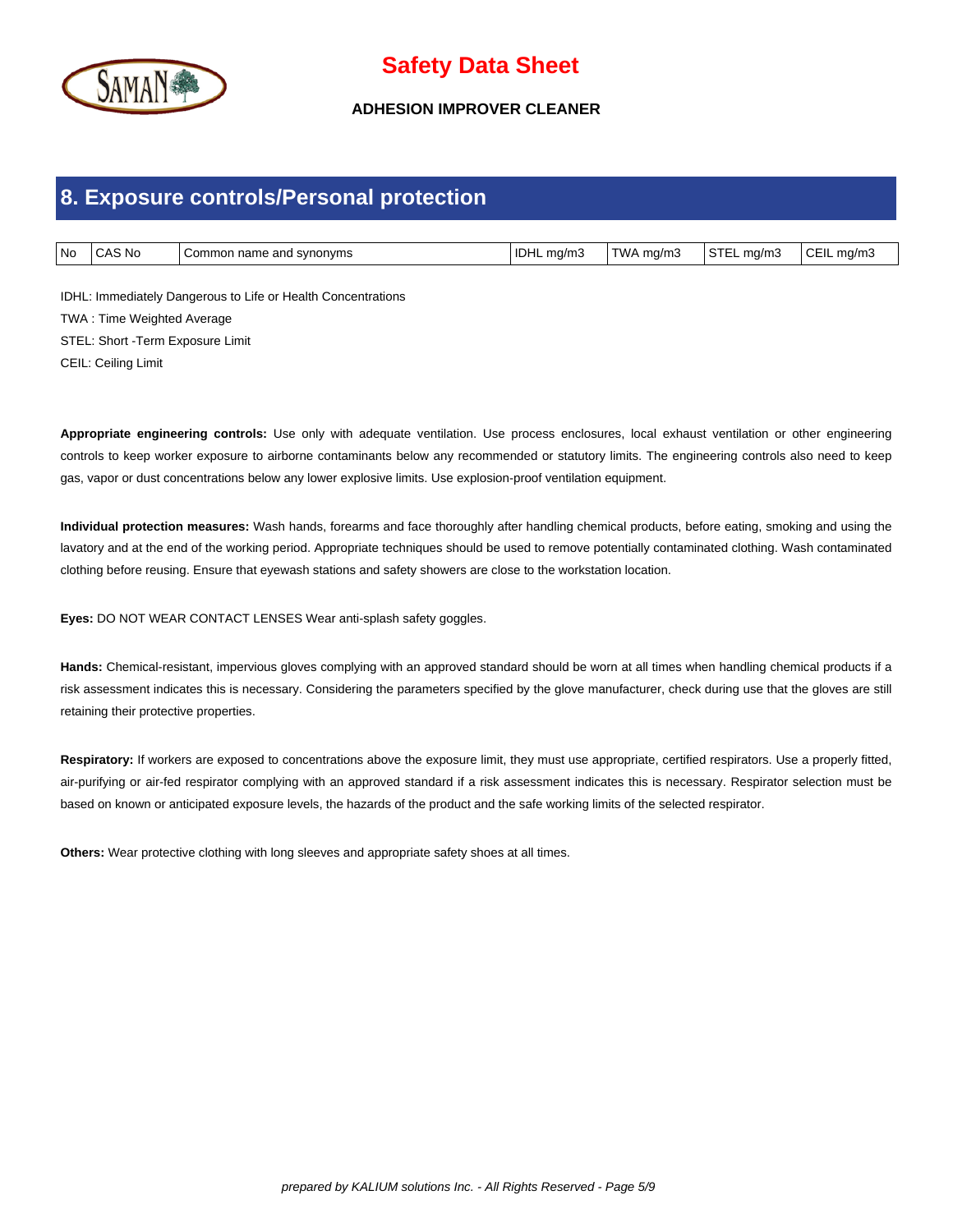

**ADHESION IMPROVER CLEANER**

### **9. Physical and chemical properties**

**Physical state:** Liquid **Colour:** Colorless **Odour:** Slight scent **Odour threshold:** Not available **pH:** 6,5-7,5 **Melting/Freezing point:** 0 °C (32 °F) **Initial boiling point/boiling range:** 100 °C (212 °F) **Flash point:** Not applicable **Lower flammable/explosive limit:** Not applicable **Upper flammable/explosive limit:** Not applicable **Auto-ignition temperature:** Not applicable **Evaporation rate:** 0,050 (ether=1) **Vapour pressure:** < 17,535 mm Hg at 20 °C **Vapour density:** < 1 (air =1) **Specific gravity:** 0,990 kg/L at 20 °C (water = 1) **Solubility in water:** Soluble **Partition coefficient - n-octanol/water:** Not applicable **Decomposition temperature:** Not available **Kinematic viscosity:** Not available

### **10. Stability and reactivity**

**Reactivity:** Stable under recommended conditions of storage and handling.

**Chemical stability:** The product is chemically stable under normal conditions of use.

**Possibility of hazardous reactions:** No dangerous or polymerization reactions will not occur under normal conditions of use.

**Conditions to avoid:** See the incompatibles in section 7.

**Incompatible materials:** None known.

**Hazardous decomposition products:** Carbon monoxide and dioxide.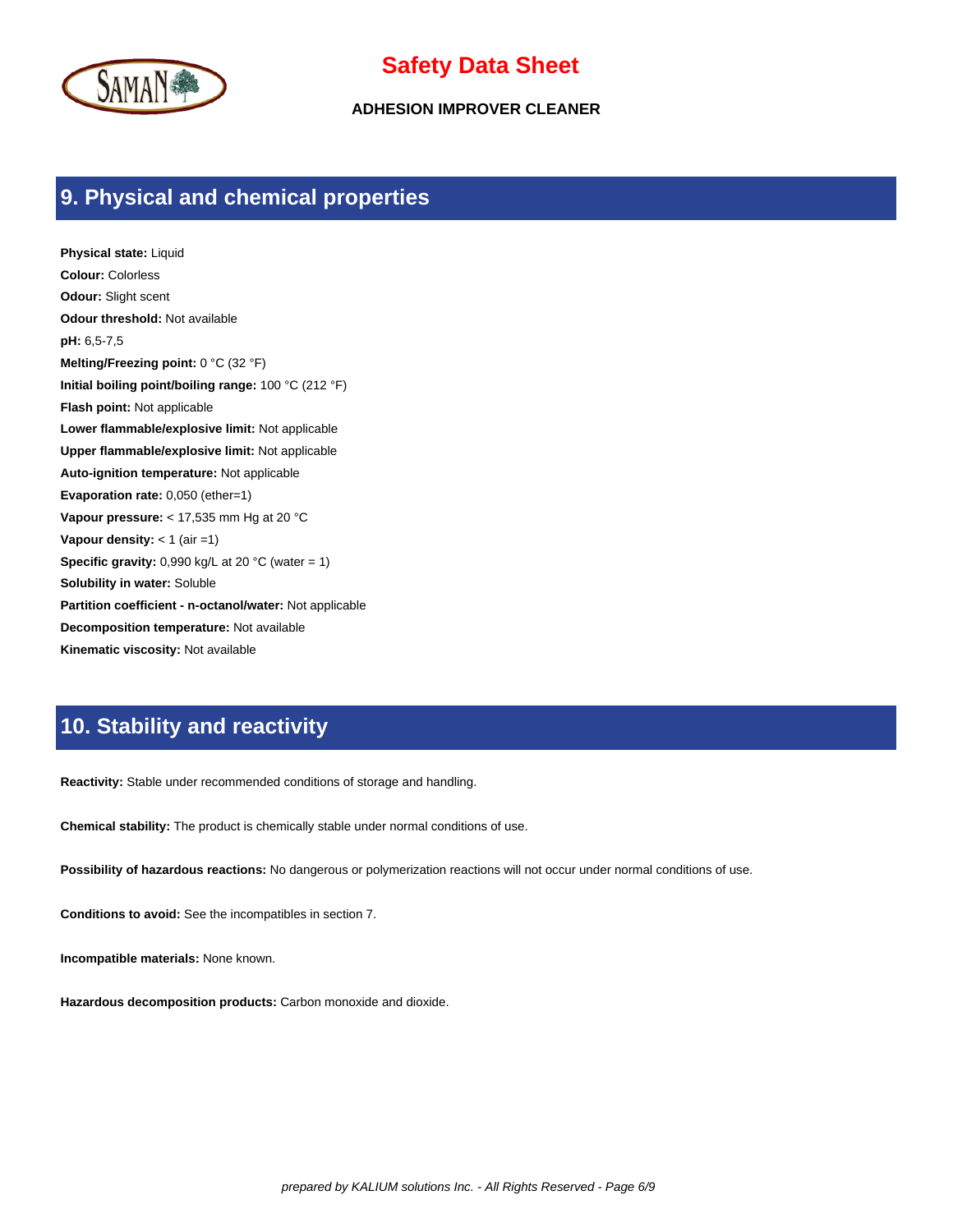

**ADHESION IMPROVER CLEANER**

# **11. Toxicological information**

| <b>No</b> | CAS No | name and synonyms<br>Commor | (4)<br>$\overline{1}$<br>니니 | (0)<br>14<br>∸ | $\sim$<br>שם וטו | ∼     | ∼∟<br>، ب | (6)<br>∼   |
|-----------|--------|-----------------------------|-----------------------------|----------------|------------------|-------|-----------|------------|
|           |        |                             | oral                        | skin           | skin             | gases | vapours   | dusts-mist |

(1)  $LD_{50}$  oral mg/kg

(2)  $LD_{50}$  skin mg/kg

- (3)  $LD_{50}$  skin mg/kg
- (4)  $LC_{50}$  inhalation ppmV 4h gases
- (5)  $LC_{50}$  inhalation mg/l 4h vapours
- (6)  $LC_{50}$  inhalation mg/l 4h dusts-mist

**Routes of exposure:** This product is absorbed by the digestive tract.

**Symptoms:** No known symptoms.

**Delayed and immediate effects:** None known effect.

| l No | CAS No | Common name and synonyms | l IARC | <b>ACGIH</b> | Mutagenicity | Effect on    |
|------|--------|--------------------------|--------|--------------|--------------|--------------|
|      |        |                          |        |              |              | reproduction |

**Cancer classification under IARC (International Agency for Research on Cancer)**

#### **Cancer classification under ACGIH (American Conference of Governmental Industrial Hygienists)**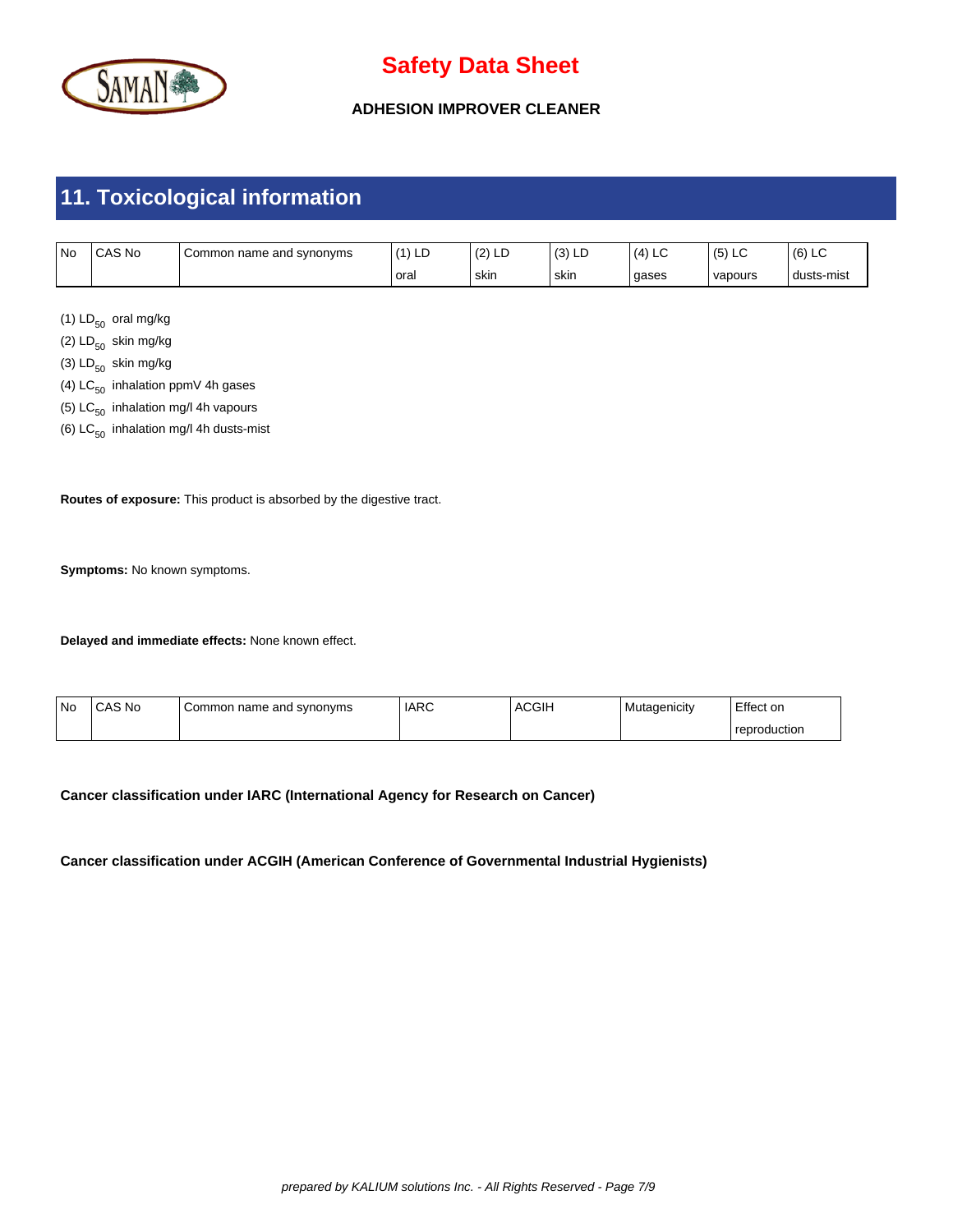

#### **ADHESION IMPROVER CLEANER**

## **12. Ecological information**

| <b>No</b> | CAS No | Common name and synonyms | $\%$ | Persistent       | Bio-accumulation | Aquatic         |
|-----------|--------|--------------------------|------|------------------|------------------|-----------------|
|           |        |                          |      |                  |                  | ecotoxicity     |
|           |        |                          |      |                  |                  |                 |
| <b>No</b> | CAS No | Common name and synonyms | $\%$ | Ecotoxicity for  | Ecotoxicity for  | Environnemental |
|           |        |                          |      | aquatic          | aquatic          | effects         |
|           |        |                          |      | organisims-Short | organisims-Long  |                 |
|           |        |                          |      | term             | term             |                 |

## **13. Disposal considerations**

**Methods of disposal:** The generation of waste should be avoided or minimized wherever possible. Dispose of surplus and non-recyclable products via a licensed waste disposal contractor. Disposal of this product, solutions and any by-products should at all times comply with the requirements of environmental protection and waste disposal legislation and any regional local authority requirements.

## **14. Transport information**

|                            | <b>TDG</b>    | <b>DOT</b>    | <b>IMDG</b>   | <b>IATA</b>   |
|----------------------------|---------------|---------------|---------------|---------------|
| l UN number                |               |               |               |               |
| Proper shipping name       | Not regulated | Not regulated | Not regulated | Not regulated |
| Transport hazard class(es) |               |               |               |               |
| Packing group              |               |               |               |               |

#### **Other information**

**Marine pollutant:** No

**IMDG:** Not applicable

**Exemption for limited quantity:** Not applicable

**Special precautions:** Not applicable